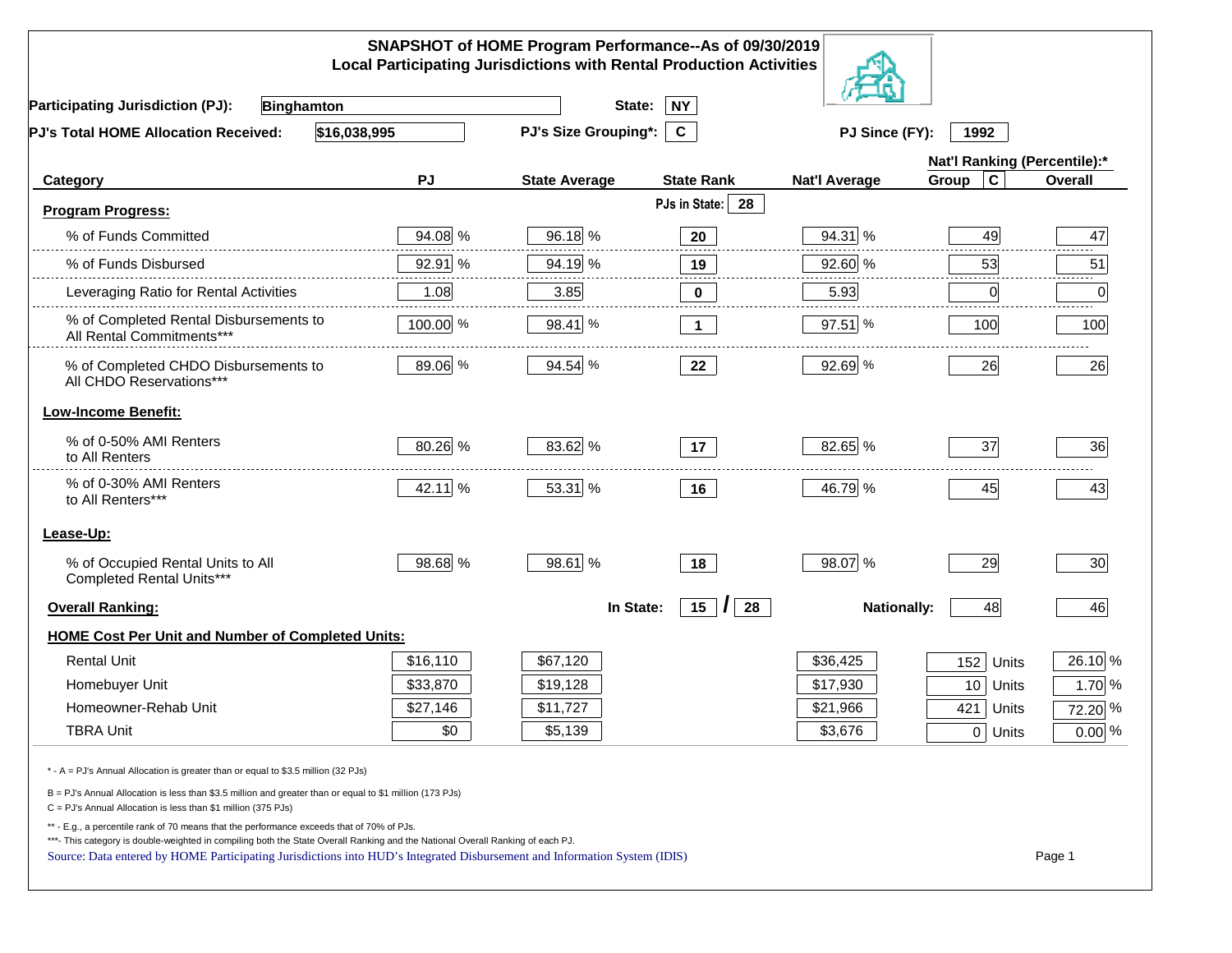|                                                                                                                           |               |                           |                                        |                     |                              | <b>Program and Beneficiary Characteristics for Completed Units</b> |                                                      |                             |                                           |                     |
|---------------------------------------------------------------------------------------------------------------------------|---------------|---------------------------|----------------------------------------|---------------------|------------------------------|--------------------------------------------------------------------|------------------------------------------------------|-----------------------------|-------------------------------------------|---------------------|
| <b>Participating Jurisdiction (PJ): Binghamton</b>                                                                        |               |                           |                                        | <b>NY</b>           |                              |                                                                    |                                                      |                             |                                           |                     |
| <b>Total Development Costs:</b><br>(average reported cost per unit in<br>PJ:<br><b>HOME-assisted projects)</b>            |               | <b>Rental</b><br>\$33,513 | Homebuyer<br>\$43,870                  |                     | <b>Homeowner</b><br>\$30,552 |                                                                    | <b>CHDO Operating Expenses:</b><br>(% of allocation) | PJ:<br><b>National Avg:</b> |                                           | $0.0\%$<br>1.1%     |
| State:*<br>National:**                                                                                                    |               | \$170,101<br>\$135,225    | \$119,406<br>\$88,236                  |                     | \$16,394<br>\$26,222         |                                                                    |                                                      |                             |                                           |                     |
| <b>RACE:</b>                                                                                                              | $\frac{9}{6}$ | $\frac{9}{6}$             | <b>Rental Homebuyer Homeowner</b><br>% | <b>TBRA</b><br>$\%$ |                              | <b>HOUSEHOLD TYPE:</b>                                             | %                                                    | $\frac{9}{6}$               | <b>Rental Homebuyer Homeowner</b><br>$\%$ | <b>TBRA</b><br>$\%$ |
| White:                                                                                                                    | 78.0          | 100.0                     | 87.6                                   | 0.0                 |                              | Single/Non-Elderly:                                                | 45.3                                                 | 60.0                        | 24.9                                      | 0.0                 |
| <b>Black/African American:</b>                                                                                            | 14.0          | 0.0                       | 7.8                                    | 0.0                 | Elderly:                     |                                                                    | 38.7                                                 | 20.0                        | 22.8                                      | 0.0                 |
| Asian:                                                                                                                    | 0.0           | 0.0                       | 1.0                                    | 0.0                 |                              | Related/Single Parent:                                             | 12.0                                                 | 0.0                         | 18.8                                      | 0.0                 |
| American Indian/Alaska Native:                                                                                            | 0.7           | 0.0                       | 0.0                                    | 0.0                 |                              | <b>Related/Two Parent:</b>                                         | 2.7                                                  | 20.0                        | 27.8                                      | 0.0                 |
| Native Hawaiian/Pacific Islander:                                                                                         | 0.7           | 0.0                       | 0.2                                    | 0.0                 | Other:                       |                                                                    | 1.3                                                  | 0.0                         | 5.5                                       | 0.0                 |
| American Indian/Alaska Native and White:                                                                                  | 0.0           | 0.0                       | 0.0                                    | 0.0                 |                              |                                                                    |                                                      |                             |                                           |                     |
| Asian and White:                                                                                                          | 0.0           | 0.0                       | 0.0                                    | 0.0                 |                              |                                                                    |                                                      |                             |                                           |                     |
| <b>Black/African American and White:</b>                                                                                  | 2.0           | 0.0                       | 0.7                                    | 0.0                 |                              |                                                                    |                                                      |                             |                                           |                     |
| American Indian/Alaska Native and Black:                                                                                  | 0.0           | 0.0                       | 0.0                                    | 0.0                 |                              |                                                                    |                                                      |                             |                                           |                     |
| <b>Other Multi Racial:</b>                                                                                                | 0.7           | 0.0                       | 0.7                                    | 0.0                 |                              |                                                                    |                                                      |                             |                                           |                     |
| Asian/Pacific Islander:                                                                                                   | 0.0           | 0.0                       | 0.0                                    | 0.0                 |                              |                                                                    |                                                      |                             |                                           |                     |
| <b>ETHNICITY:</b>                                                                                                         |               |                           |                                        |                     |                              |                                                                    |                                                      |                             |                                           |                     |
| <b>Hispanic</b>                                                                                                           | 4.0           | 0.0                       | 1.9                                    | 0.0                 |                              |                                                                    |                                                      |                             |                                           |                     |
| <b>HOUSEHOLD SIZE:</b>                                                                                                    |               |                           |                                        |                     |                              | <b>SUPPLEMENTAL RENTAL ASSISTANCE:</b>                             |                                                      |                             |                                           |                     |
| 1 Person:                                                                                                                 | 60.7          | 50.0                      | 32.8                                   | 0.0                 | Section 8:                   |                                                                    | 9.3                                                  | 0.0                         |                                           |                     |
| 2 Persons:                                                                                                                | 21.3          | 20.0                      | 24.2                                   | 0.0                 |                              | <b>HOME TBRA:</b>                                                  | 0.0                                                  |                             |                                           |                     |
| 3 Persons:                                                                                                                | 11.3          | 10.0                      | 19.0                                   | 0.0                 | Other:                       |                                                                    | 9.3                                                  |                             |                                           |                     |
| 4 Persons:                                                                                                                | 2.7           | 0.0                       | 13.5                                   | 0.0                 |                              | No Assistance:                                                     | 81.3                                                 |                             |                                           |                     |
| 5 Persons:                                                                                                                | 2.0           | 20.0                      | 7.1                                    | 0.0                 |                              |                                                                    |                                                      |                             |                                           |                     |
| 6 Persons:                                                                                                                | 1.3           | 0.0                       | 2.1                                    | 0.0                 |                              |                                                                    |                                                      |                             |                                           |                     |
| 7 Persons:                                                                                                                | 0.7           | 0.0                       | 1.0                                    | 0.0                 |                              |                                                                    |                                                      |                             |                                           |                     |
| 8 or more Persons:                                                                                                        | 0.0           | 0.0                       | 0.2                                    | 0.0                 |                              | # of Section 504 Compliant Units:                                  |                                                      | $\overline{2}$              |                                           |                     |
| The State average includes all local and the State PJs within that state                                                  |               |                           |                                        |                     |                              |                                                                    |                                                      |                             |                                           |                     |
| ** The National average includes all local and State PJs, and Insular Areas                                               |               |                           |                                        |                     |                              |                                                                    |                                                      |                             |                                           |                     |
| # Section 8 vouchers can be used for First-Time Homebuyer Downpayment Assistance.                                         |               |                           |                                        |                     |                              |                                                                    |                                                      |                             | <b>HOME Program Performance SNAPSHOT</b>  |                     |
| Source: Data entered by HOME Participating Jurisdictions into HUD's Integrated Disbursement and Information System (IDIS) |               |                           |                                        |                     |                              |                                                                    |                                                      |                             | Page 2                                    |                     |